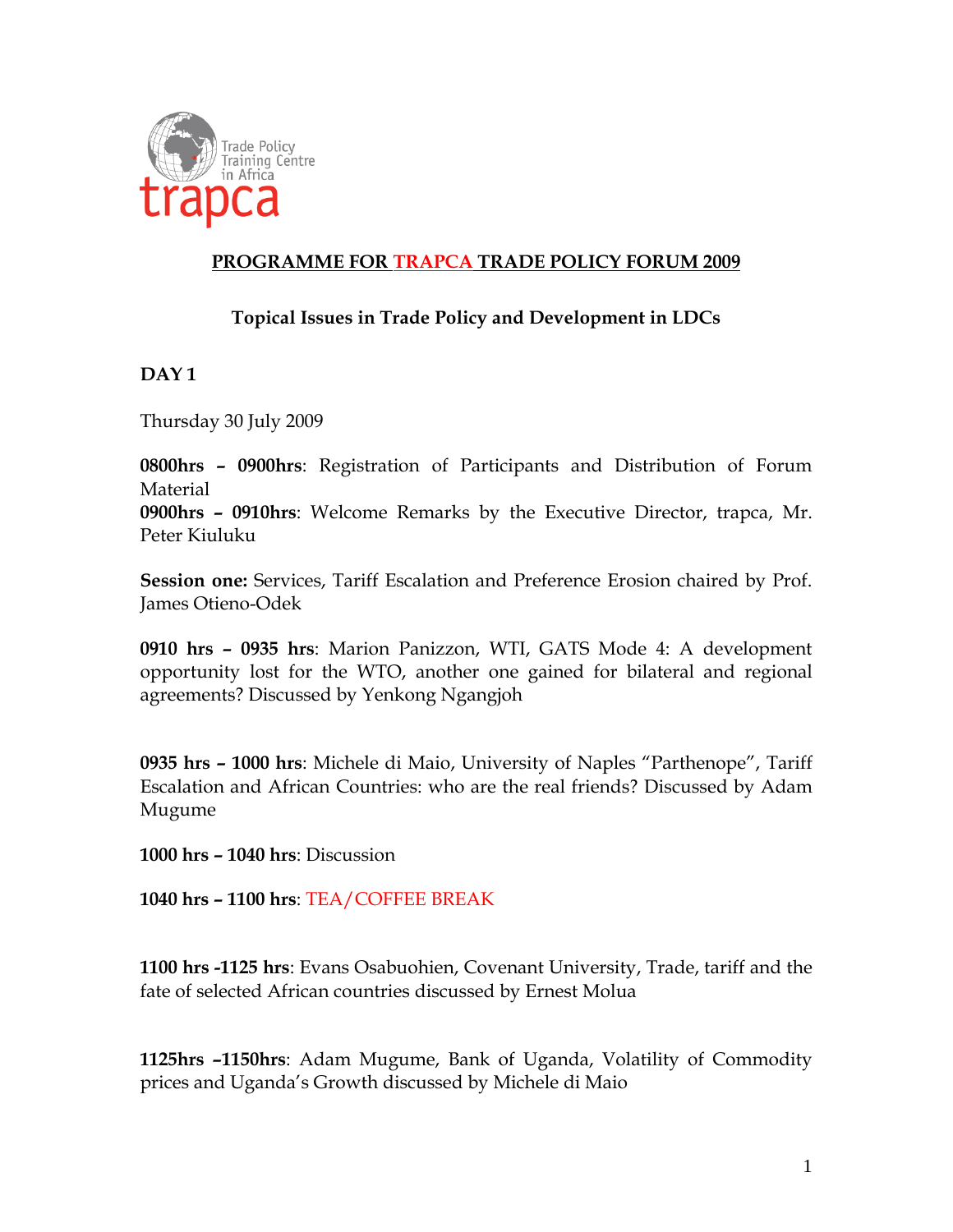**1150 hrs – 1300 hrs**: Discussion

1300hrs- 1400hrs LUNCH

#### **Session two: Climate Change chaired by Prof. Ven Mvano**

**1400 hrs – 1425 hrs:** Ernest Molua, University of Buea, Climate Change Impact on sub-Saharan African Agriculture: Some Implications for Agricultural Trade discussed by Joy Kiiru

**1425 hrs – 1450 hrs**: Francois Aka Bedia, University of Bouake, Trade and Growth impacts on air pollution in the aggregated SSA and selected Africa countries discussed by Evans Osabuohien

#### **1450 hrs – 1530 hrs**: Discussion

**1530hrs – 1555hrs**: Uwuigbe Uwalomwa, Covenant University, The role of corporate social environmental sustainability reporting in firm performance: a study of some selected firms in Nigeria discussed by Eria Hisali

**1555 hrs – 1620hrs**: Aloysius Mom Njong, University of Dschang, Cameroon, Global Warming and Livestock Farming in Cameroon: Impacts and Implications for Poverty Reduction discussed by Kerfalla Yansane

**1620 hrs – 1645 hrs**: Dipo Busari, United Nations African Institute for Economic Development and Planning, Dakar, Trade and aid in Africa's growth performance: an analytical investigation discussed by Joakim Gullstrand

**1645 hrs – 1730 hrs:** Discussion

1730 Cocktail

#### **DAY Two**

Friday,  $31<sup>st</sup>$  July, 2009

### **Session Three: Stalemate in the Doha negations, Intellectual property, trade remedies chaired by Prof. Kerfalla Yansane**

**0900 hrs – 0925 hrs:** Yenkong Ngangjoh, University of Manchester, Implications of Concluding the Doha Round negotiations on Rules on Small and Vulnerable Economies (SVEs) discussed by Enga Kameni